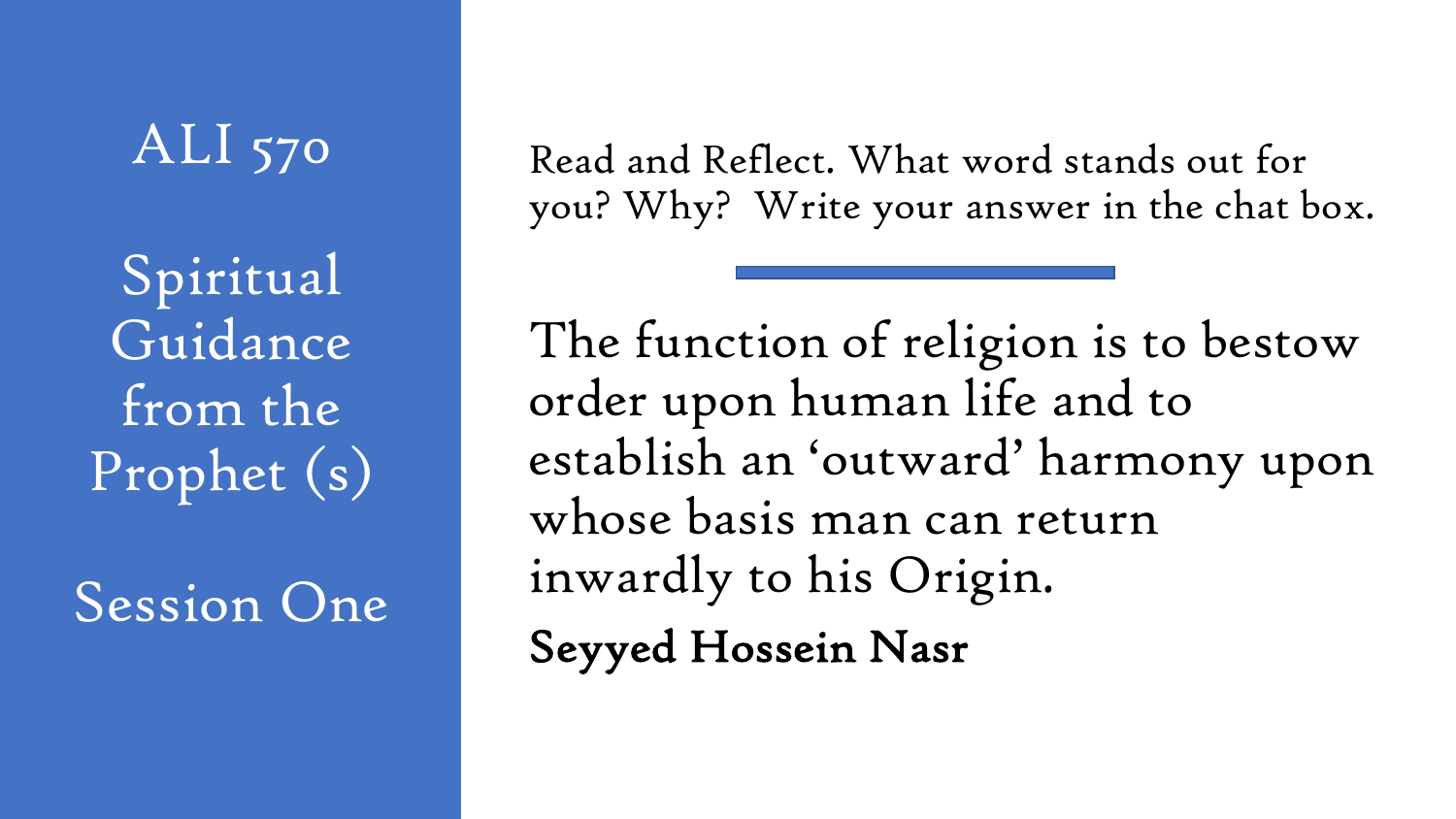The outward is necessary as the basis and point of departure for the journey toward the inward.

Outward

Inward

By function of His outwardness He creates a world of separation and otherness and through His inwardness He brings men back to their Origin.

Seyyed Hoseein Nasr

Words to reflect on: 'Point of Departure' 'world of separation'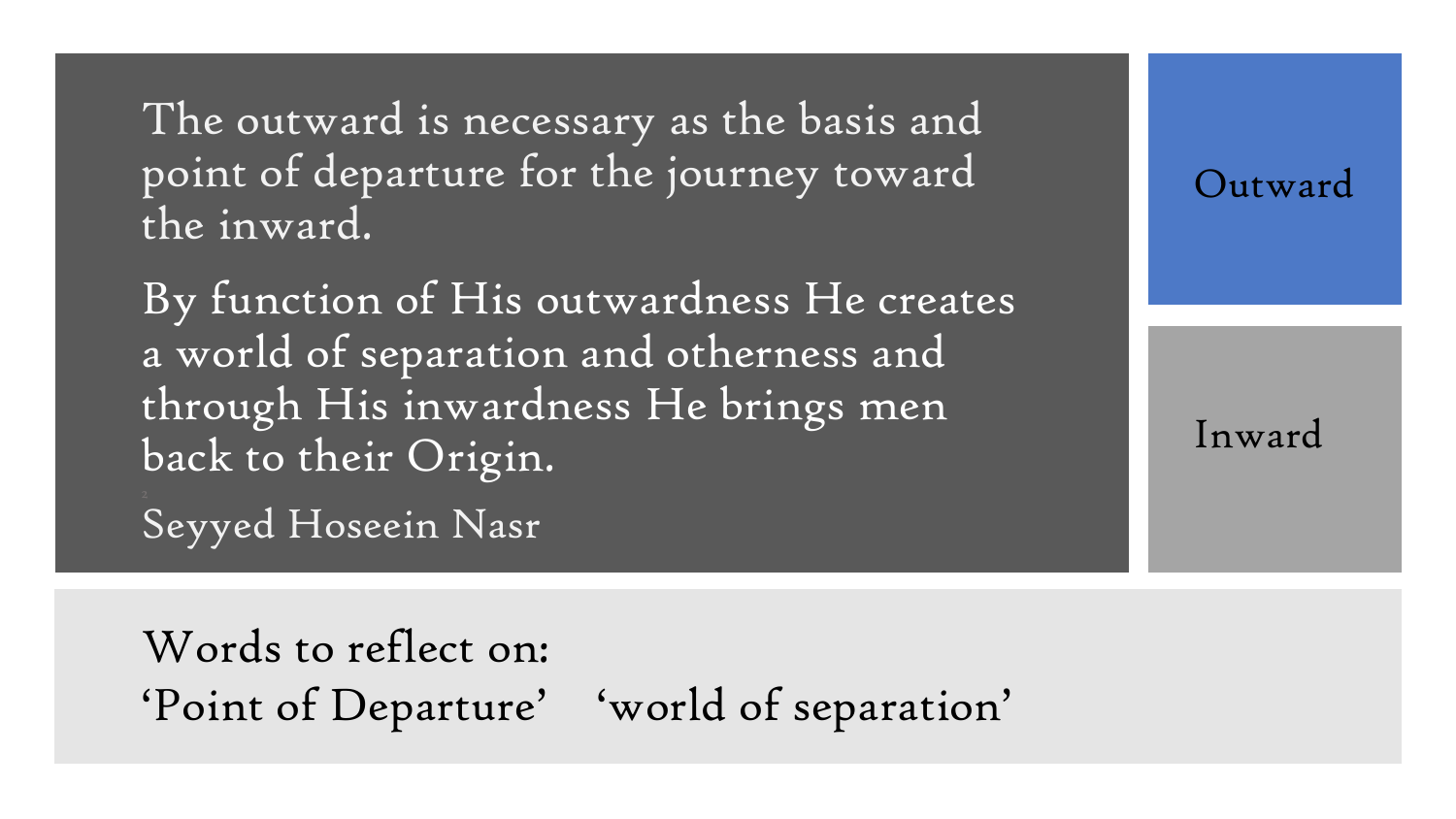## Change through servitude

Source: Islamic Teachings in Brief Allamah Tabataba'i

The Holy Prophet  $(S)$ ... during one night, while worshipping Allah with usual peace of mind and freedom from worldly affairs, suddenly gained a different personality.

His quiet inner personality converted into a divine one... He did not see or hear anything except the truth and reality. He began to speak of divine and heavenly words, wisdom, and guidance. His natural state of mind which was occupied with reforming daily routines in a poor atmosphere of trade and transaction grew stronger and, so he embarked on reforming the world and its inhabitants and subverting the thousands of years old organization of human aberration and cruelty.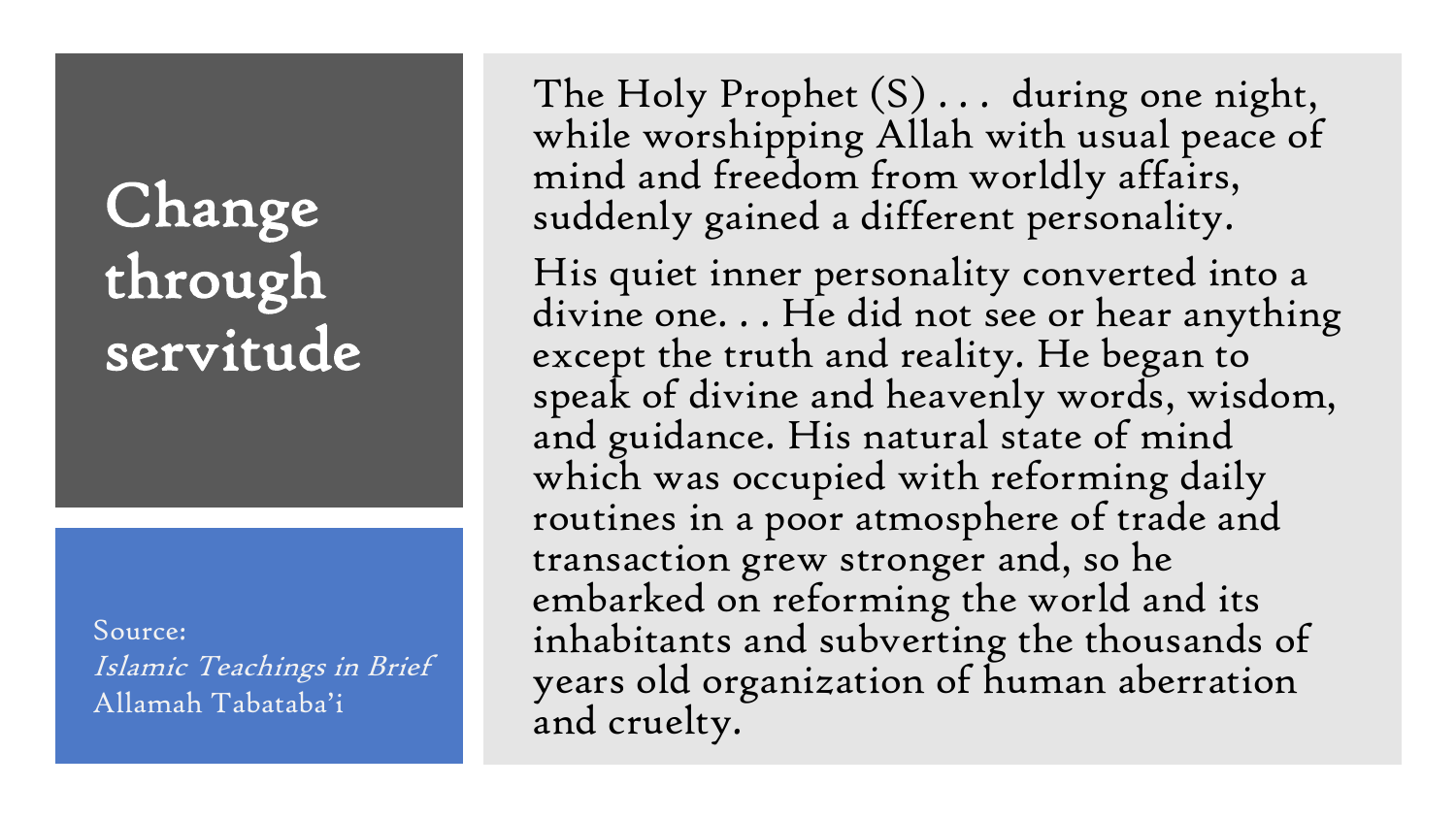How the Prophet (s) built character and purity in people

#### 1) Revived the Truth

- 2) Spread Divine teachings and Divine realities
- 3) Described sublime ethics
- 4) Practiced what he taught
- 5) Taught actions which express servitude to God
- 6) Brought laws for individual and social progress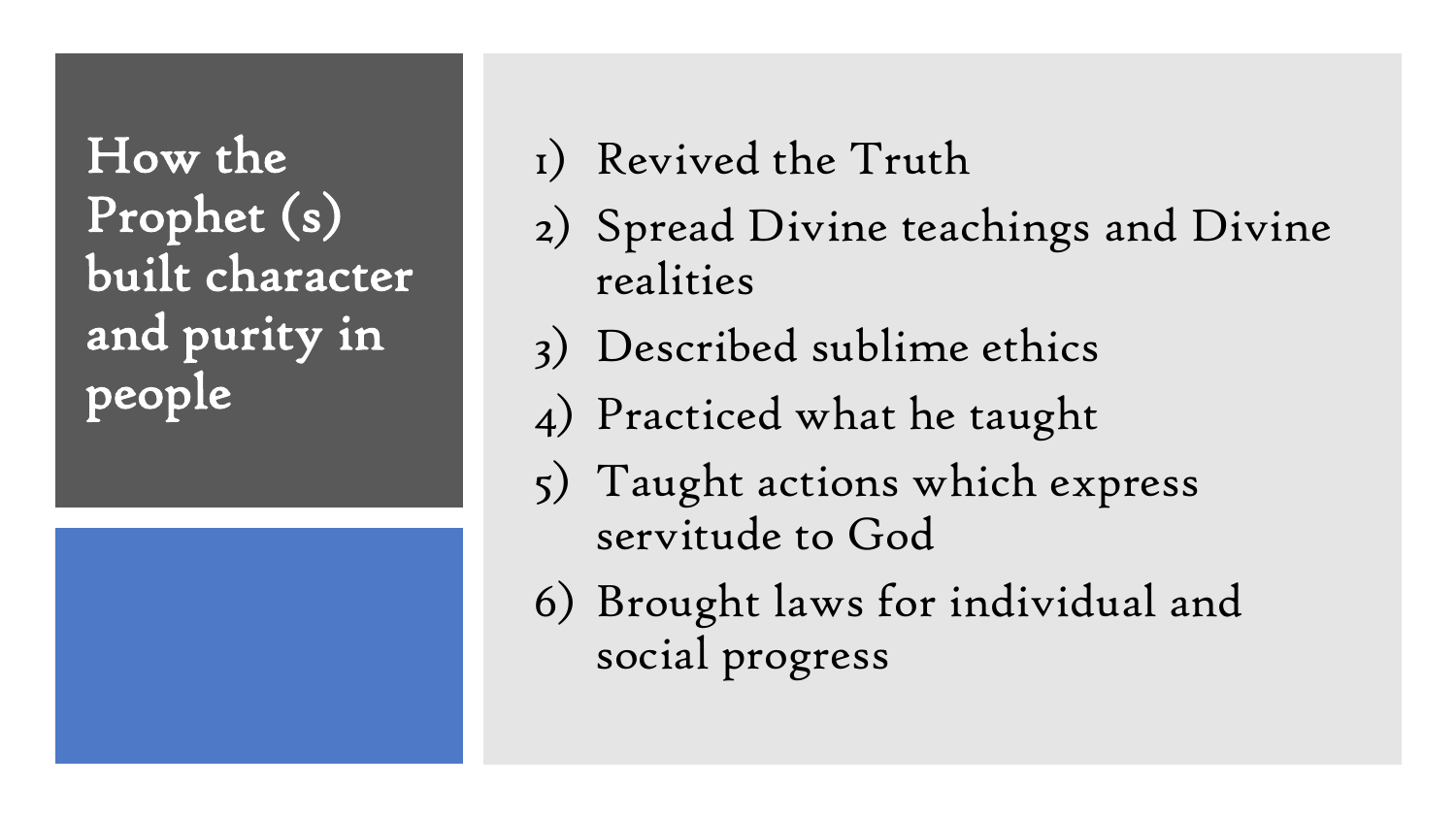He recognized the complete harmony and coordination between his laws and the physical and mental creation of man.

Allamah Tabataba'I, Islamic Teachings in Brief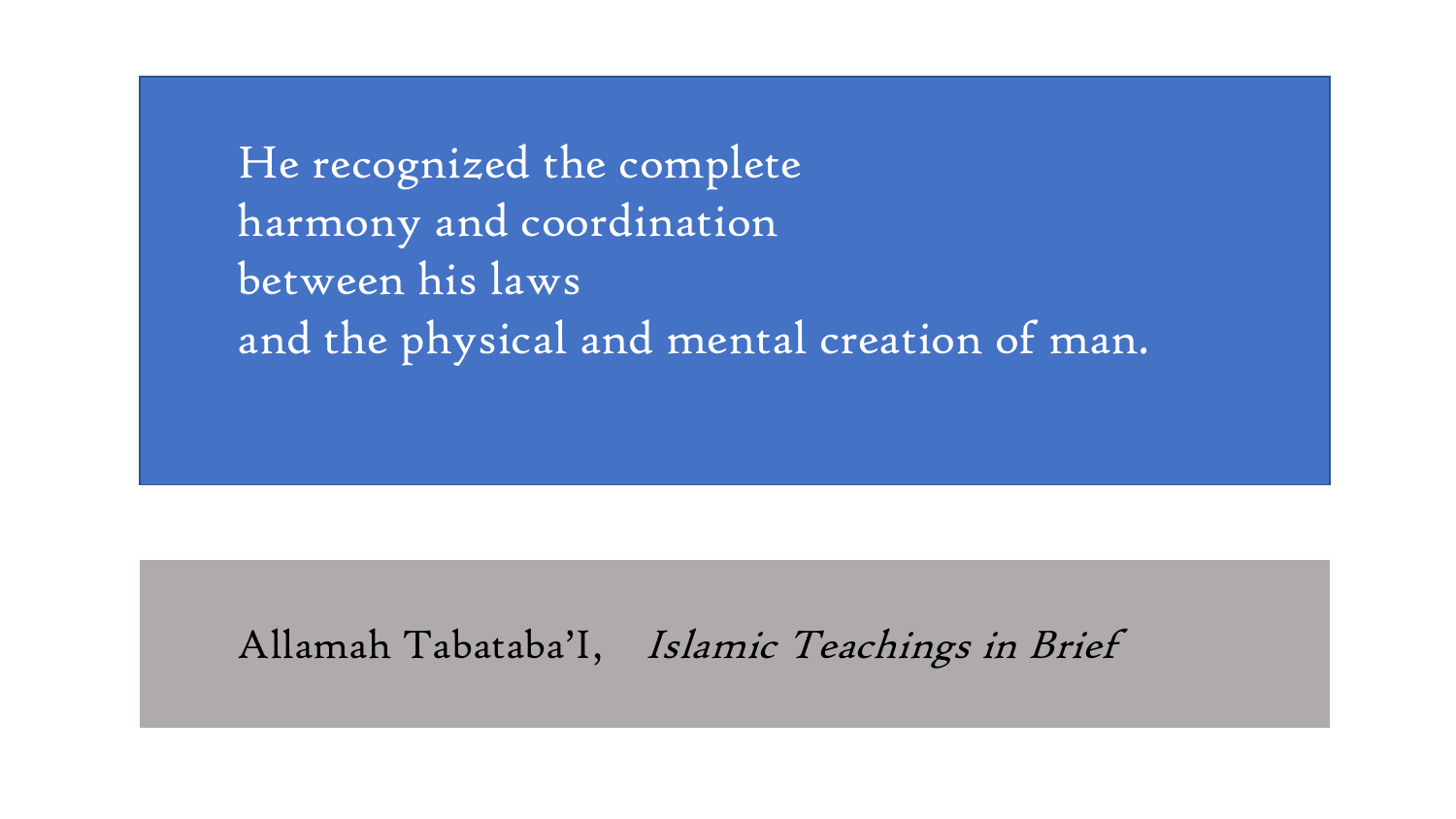O God, grant me the riches of poverty for in such largesse lies my power and glory

Hafe[z](https://directionjournal.org/45/1/spiritual-poverty-shii-perspective.html)

Spiritual Poverty

Understanding our need for Allah is an understanding of how poor and needy we are.

يَا أَيُّهَا النَّاسُ أَنْتُمُ الْفُقَرَاءُ إِلَى اللَّهِ ۞ وَاللَّهُ هُوَ الْغَنِّيِّ الْحَمِيد O mankind! You are the ones who stand in need of Allah, and Allah—He is the All-sufficient, the Praised One Sura Fatir, no.35, verse 15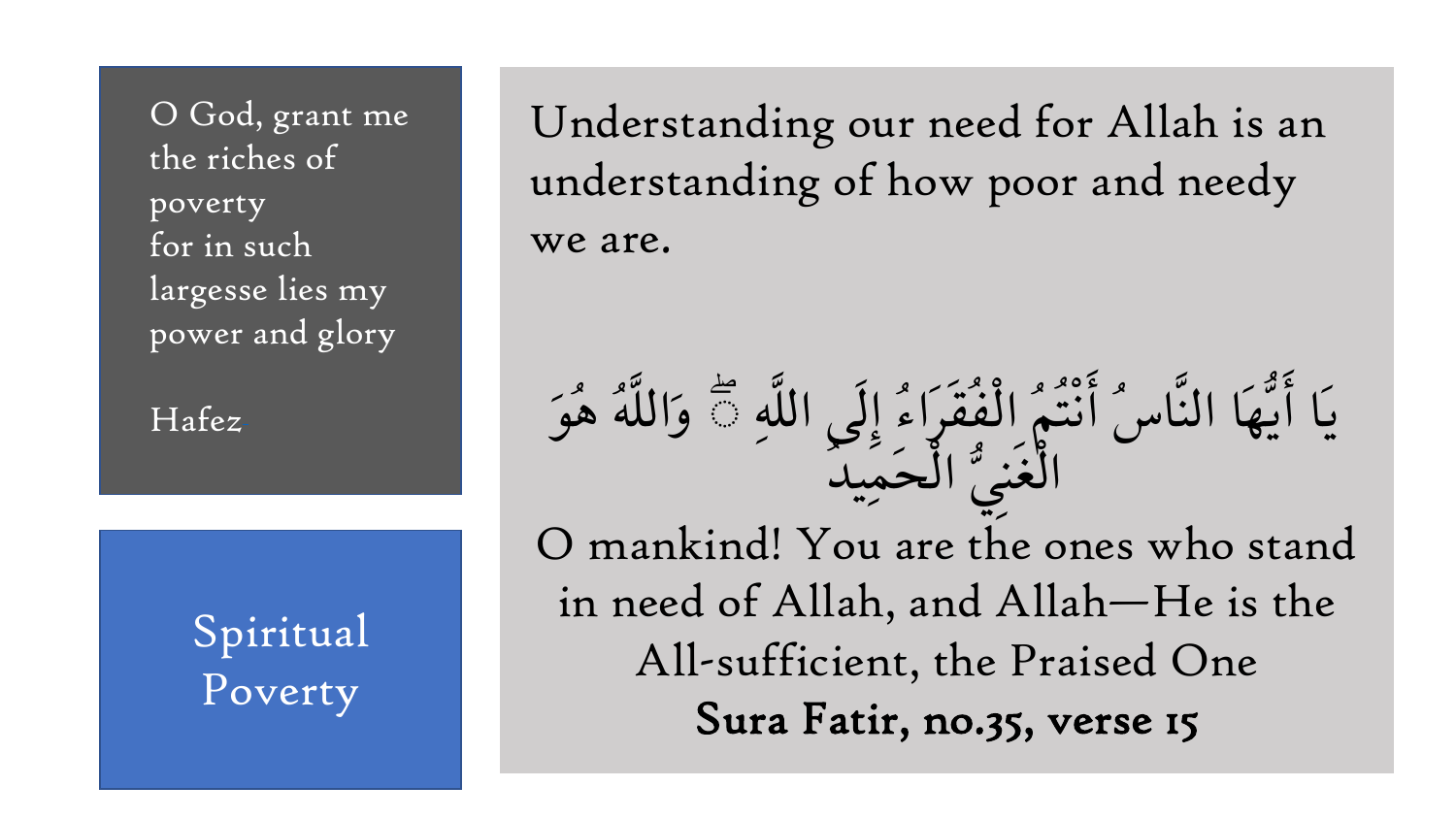### From the Prophet (s)



الفقرَ فَخْرِی وَ بِهِ اُفْتَخِرُ Poverty is my pride and I take pride in it Bihar al-Anwar, v.65, p.55

2 امِتْنِی مِسْکِیْنَا وَ احشرنی فی زمرةِ المساكِين

O Allah make me live as a poor person, make me die as a poor person and raise in the company of the poor Mishkatul Anwar, v.1

اللَّهُمْ وَ لا تَکِلْنِی اِلِّیَ نَفْسی طَرْفَة عَیْنِ ابْدا

O Allah, do not ever leave me to myself for the blink of an eye Bihar al-Anwar, v.16, p.217

> 2 2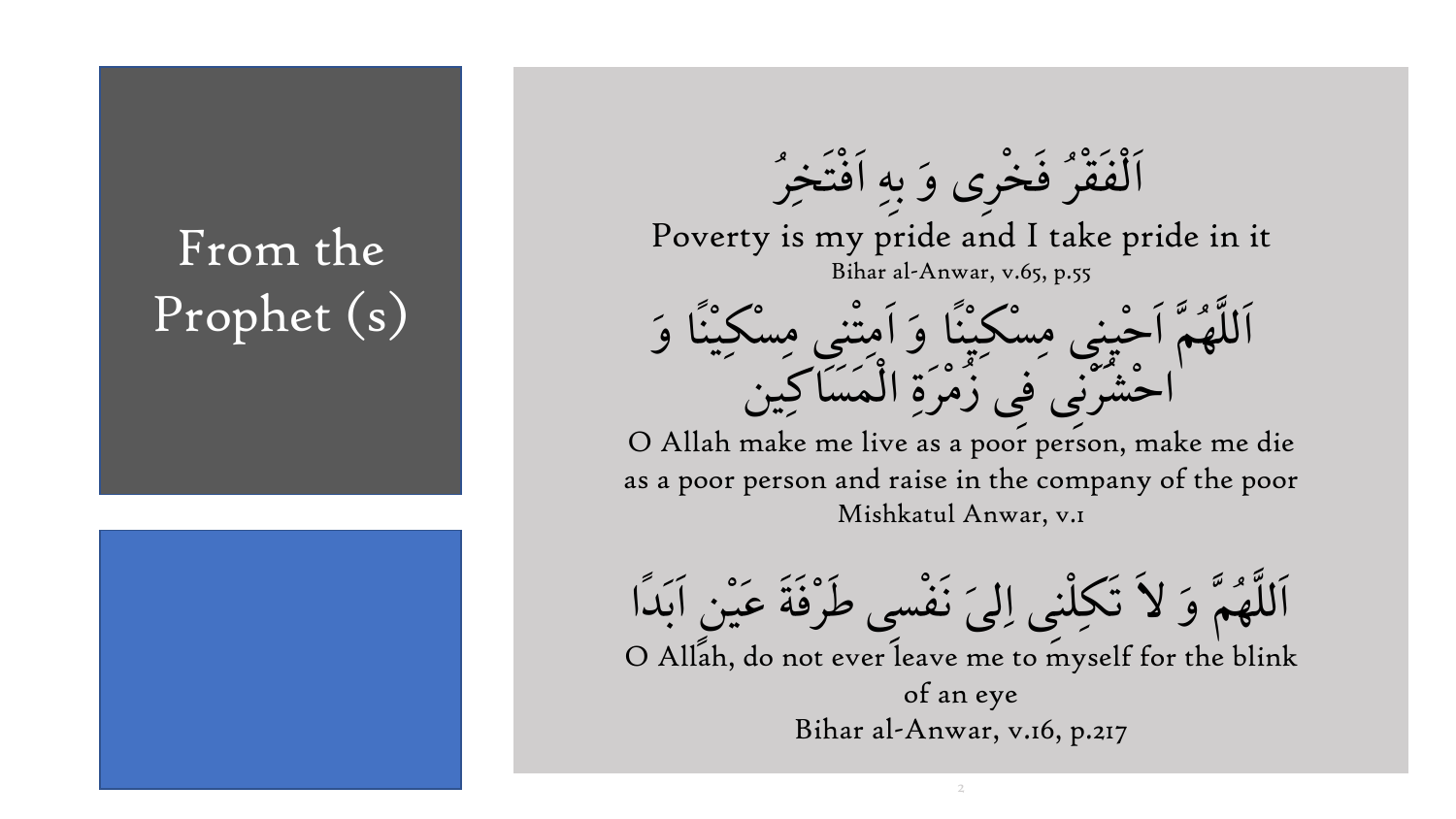#### From the Prophet (s)

human being

لاَیْمَلِکَ لِنَفْسِهِ نَفْعًا وَ لاَضْرَا وَ لاَمَوْتَا وَ لاَحْیَاةً وَ لاَنْشُورَا

He does not control for himself any benefit or harm or death or life About the and the state or being raised again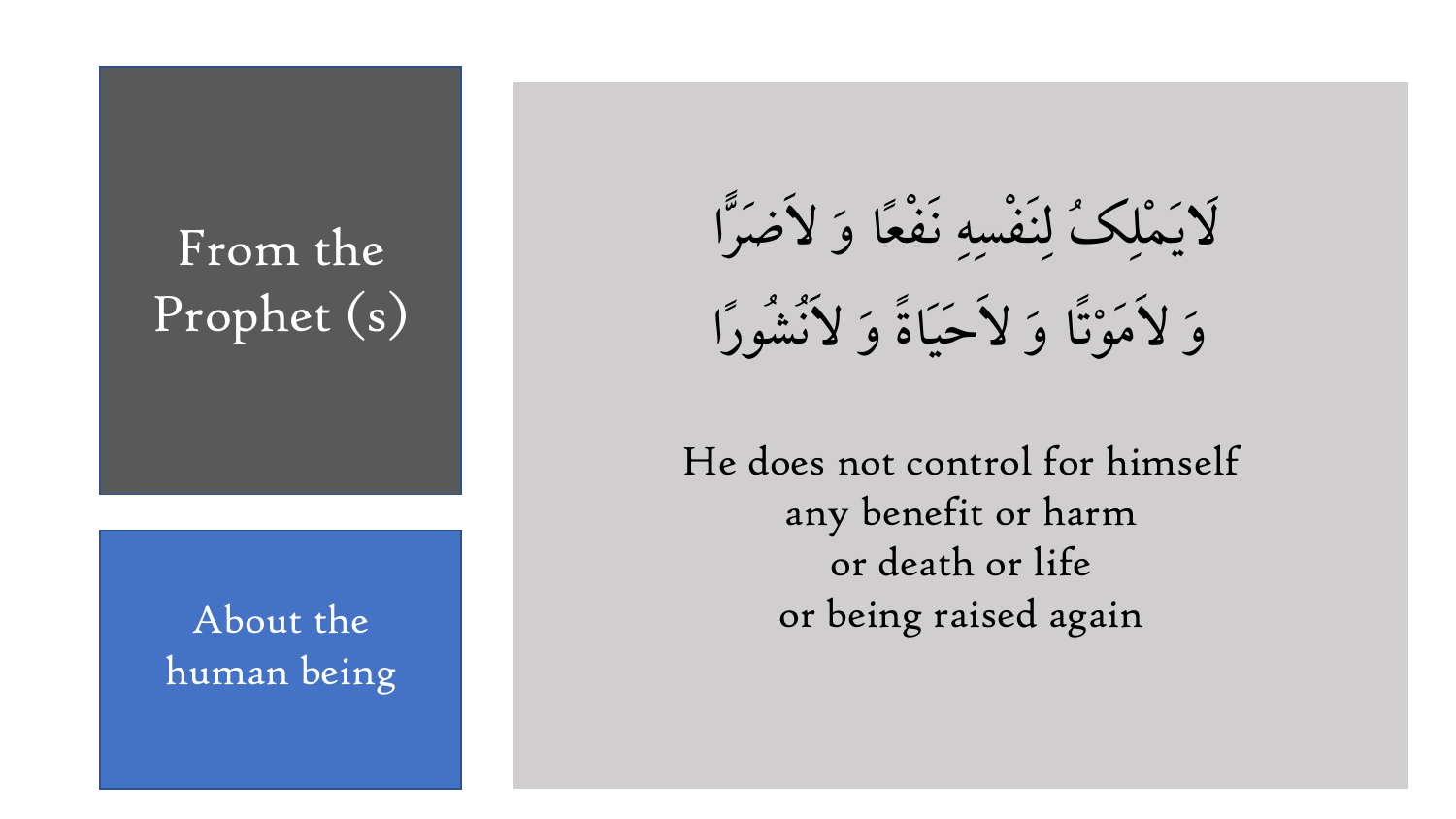## A Du'a from the Prophet (s)



2 اللهُمَّ اغْنِنِی بِالْاِفْتْقَارِ اِلْیَکْ وَ لا<br>ووی نے تَفْقِرْنِي بِالْإِسْتِغْنَاءِ عَنْكَ O Allah

enrich me through neediness to You and do not make me poor through needlessness from You

Bihar al-Anwar, v.69, p.31